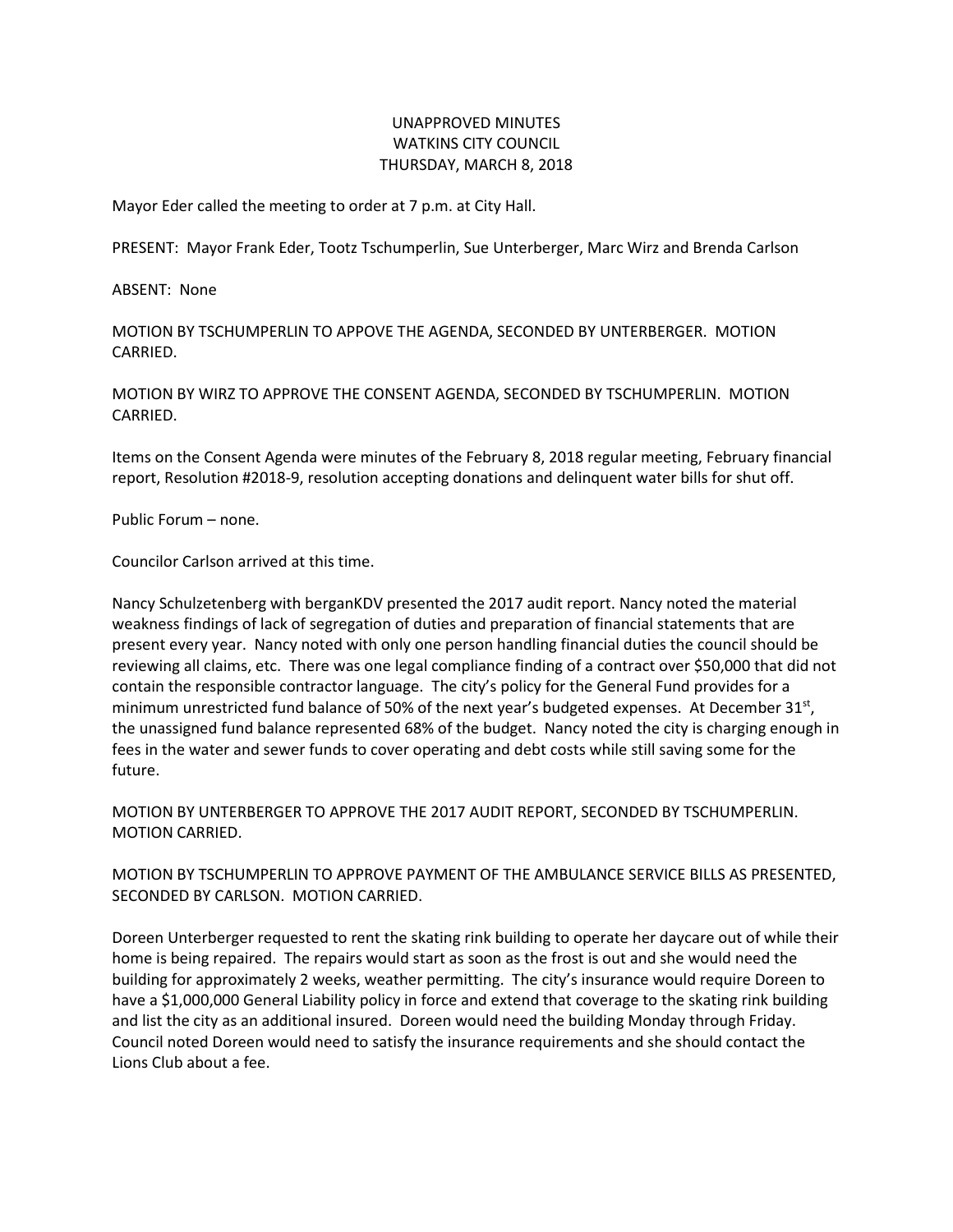MOTION BY WIRZ TO APPROVE THE USE OF SKATING RINK BUILDING FOR DOREEN'S DAYCARE TEMPORARILY, AS LONG AS INSURANCE REQUIREMENTS ARE SATISFIED AND TO WORK WITH THE LIONS CLUB ON RENT, SECONDED BY TSCHUMPERLIN. MOTION CARRIED.

MOTION BY CARLSON TO ACCEPT THE SHERIFF'S REPORT, SECONDED BY WIRZ. MOTION CARRIED.

City engineer Kent Louwagie reported the bids for the 2018 Improvement Project were opened Tuesday, March  $6<sup>th</sup>$ . The bids ranged from \$146,300.00 to \$221,446.90 as follows:

| 1. | Mid Minnesota Hot Mix; Annandale, MN                | \$146,300.00 |
|----|-----------------------------------------------------|--------------|
| 2. | Kraemer Trucking & Excavating, Inc; Cold Spring, MN | \$149,839.53 |
| 3. | Hardrives Inc.; Rogers, MN                          | \$158,277.86 |
| 4. | Knife River Corporation; Sauk Rapids, MN            | \$162,000.00 |
| 5. | Land Pride Construction; Paynesville, MN            | \$181,395.83 |
| 6. | Duininck, Inc.; Prinsburg, MN                       | \$221,446.90 |

Mid Minnesota Hot Mix is the apparent low, responsive bidder. The engineer's estimate was \$147,000.00. Mid Minnesota has been performing work of this nature for 36 years. All required documents were submitted for a complete bid. Based on this, Bolton and Menk recommends that the contract for the 2018 Improvement Project be awarded to Mid Minnesota Hot Mix in the amount of \$146,300.00. Council reviewed Resolution #2018-10, Resolution Accepting Bid.

MOTION BY TSCHUMPERLIN TO ADOPT RESOLUTION #2018-10, RESOLUTION ACCEPTING BID FROM MID MINNESOTA HOT MIX, SECONDED BY CARLSON. MOTION CARRIED.

Council reviewed the new gravel lease between the city and Steven Landwehr.

MOTION BY UNTERBERGER TO APPROVE THE GRAVEL PIT LEASE AGREEMENT, SECONDED BY CARSLON. MOTION CARRIED.

Council reviewed the land lease between the city and Steven Landwehr. Council approved for the rent to be paid May 15<sup>th</sup> and November 15<sup>th</sup>.

MOTION BY WIRZ TO APPROVE THE AGRICULTURAL LAND LEASE WITH BI-ANNUAL PAYMENTS DUE THE SAME TIME AGRICULTURAL PROPERTY TAXES ARE DUE, SECONDED BY UNTERBERGER. MOTION CARRIED.

Council reviewed the quotes for the outdoor warning siren that was table last month. Kramer reported that Meeker Cooperative did approve a grant for \$1,275 through Operation Roundup for a pole. Xcel Energy has been in contact with Kramer Electric about the electrical at McCarthy Park. Council agreed to go with the AC/DC option. Federal Signal was low quote on that model at \$11,627.65.

MOTION BY CARLSON TO APPROVE FEDERAL SIGNAL'S QUOTE FOR AN AC/DC ROTATING SIREN SOLUTION, CITY WILL FURNISH POLE AND ELECTRICAL, SECONDED BY WIRZ. MOTION CARRIED.

At the annual fire protection meeting held February  $14<sup>th</sup>$ , the fire district approved for an increase in the fire department hourly wage from \$10 to \$12 and also approved for an increase to the Relief Association's per man year retirement from \$1,300 to \$1,400.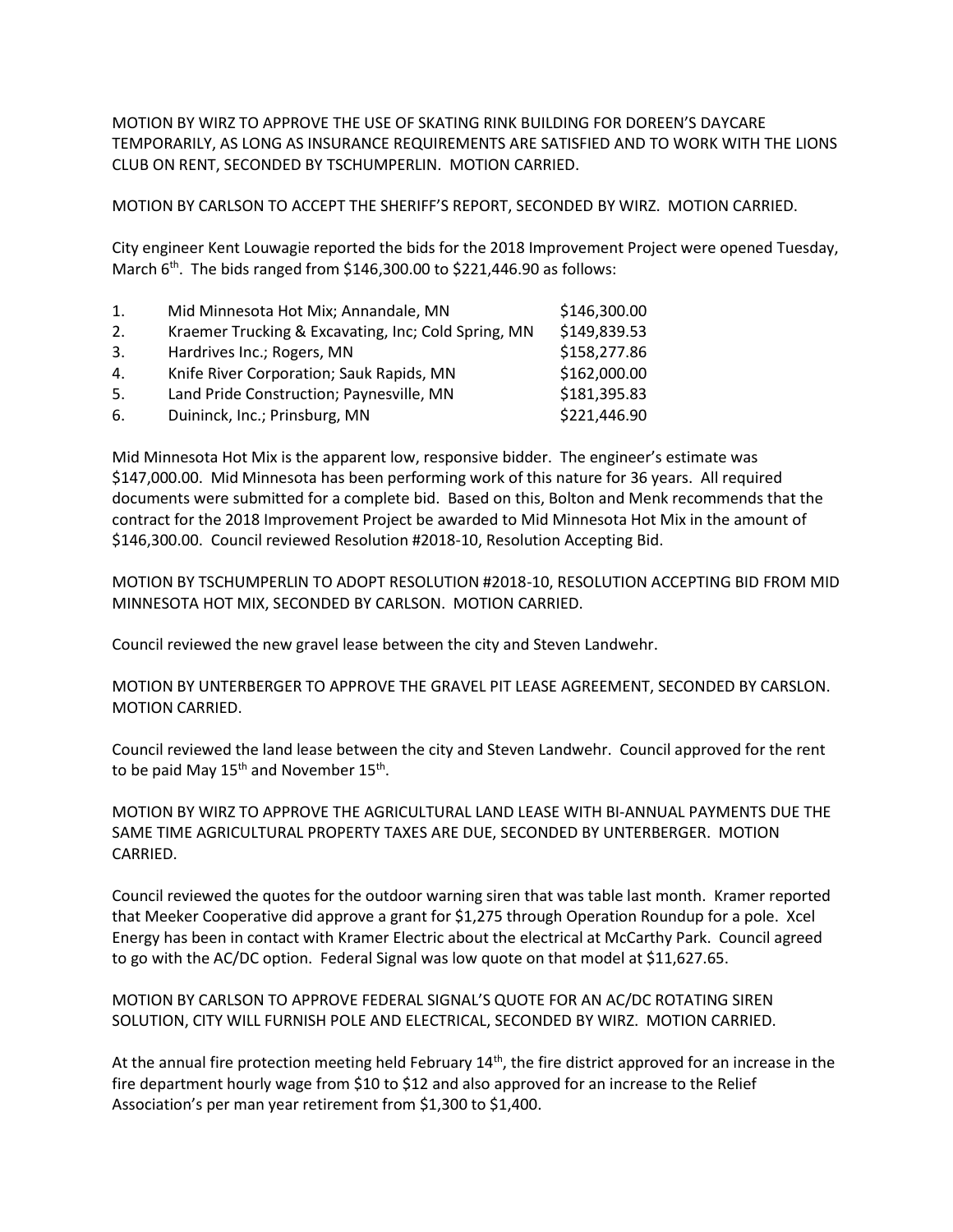MOTION BY TSCHUMPERLIN TO APPROVE THE HOURLY WAGE INCREASE FROM \$10 TO \$12, SECONDED BY UNTERBERGER. MOTION CARRIED. MEMBER WIRZ ABSTAINED.

MOTION BY UNTERBERGER TO APPROVE THE RELIEF ASSOCIATION PER MAN INCREASE FROM \$1,300 TO \$1,400, SECONDED BY TSCHUMPERLIN. MOTION CARRIED. MEMBER WIRZ ABSTAINED.

EDA update- The EDA questioned if they pay for the electrical and lights to the new Welcome signs, would the City General Fund pay the monthly bill. Council agreed that it would pay the monthly bill. Carlson will update the EDA board on this at its next meeting.

Planning Commission update- The baseball association is looking to build a hitting facility at the baseball park but there was no one from the association at the meeting. The city is checking into insurance costs for the building and also utility costs so the city has an idea of what the city's costs will be.

The baseball association and softball association have requested 3.2 malt liquor licenses for the seasons.

MOTION BY CARLSON TO APPROVE 3.2 MALT LIQUOR LICENSES FOR THE WATKINS BASEBALL AND WATKINS SOFTBALL ASSOCIATIONS, SECONDED BY TSCHUMPERLIN. MOTION CARRIED.

Keek's Restaurant has requested renewal of its Consumption and Display permit that will expire March  $31^\text{st}$ .

MOTION BY CARLSON TO APPROVE RENEWAL OF KEEK'S CONSUMPTION AND DISPLAY PERMIT, SECONDED BY UNTERBERGER. MOTION CARRIED.

Kramer Electric submitted a quote for updating the wiring at the stage area at the Village Hall at a cost of \$1,615.00.

MOTION BY TSCHUMPERLIN TO ACCEPT THE QUOTE FROM KRAMER ELECTRIC TO UPDATE THE WIRING AT THE VILLAGE HALL, SECONDED BY CARLSON. MOTION CARRIED.

The annual Board of Appeal and Equalization will be Wednesday, April 11<sup>th</sup> at 7 p.m. at City Hall.

MOTION BY CARLSON TO APPROVE PAYMENT OF THE BILLS AS PRESENTED, SECONDED BY TSCHUMPERLIN. MOTION CARRIED.

Kramer noted that Forest Prairie Township will be using City Hall March 13<sup>th</sup> for its elections (5-8 p.m.) and annual meeting that follows.

Kramer received information from Bolton and Menk on a couple grant programs available for youth recreation. The programs are open to non-profits, schools or local governments that operate youth baseball and/or softball programs. The city does not operate any programs but the school could possibly be the applicant. The little league field in town could be a project. Council advised to check with the school district to see if they would be interested in applying and working with the city to try and get a grant.